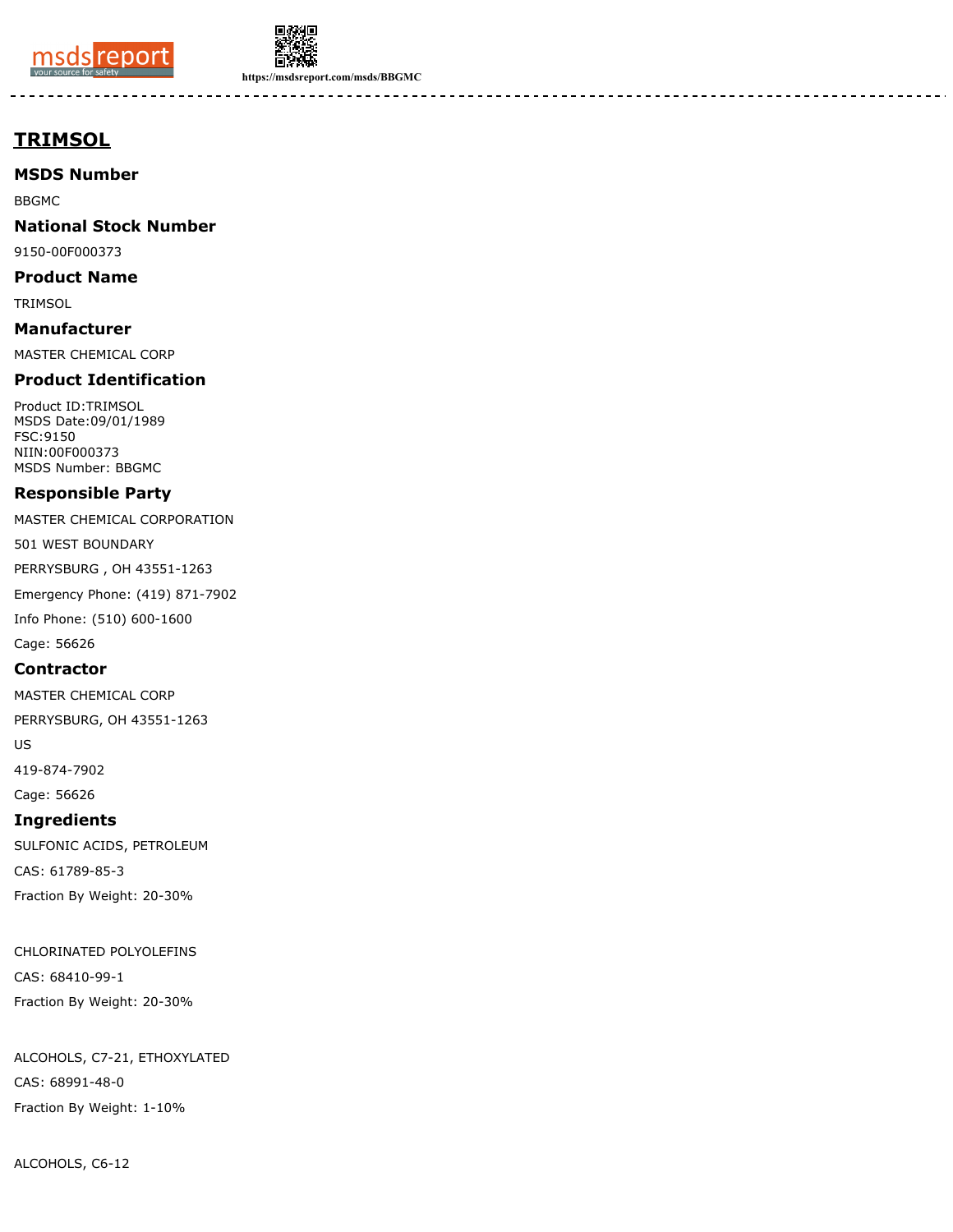



**https://msdsreport.com/msds/BBGMC**

CAS: 68603-15-6 RTECS: AZ0878000 Fraction By Weight: 1-10%

ETHYLENE GLYCOL (SARA III) CAS: 107-21-1 RTECS: KW2975000 Fraction By Weight: 1-10% OSHA PELC 50 PPM ACGIH TLV: C 50 PPM,VAPOR; 9192 EPA Report Quantity: 1 LB DOT Report Quantity: 1 LB

SUBSTITUTED INDOLE

Fraction By Weight:

HYDROCARBONS, C>3

CAS: 68476-44-8

Fraction By Weight:

DIMETHYL SILOXANE),

CAS: 63148-62-9

RTECS: JT6484500

Fraction By Weight:

WATER, H2O

CAS: 7732-18-5

RTECS: ZC0110000

Fraction By Weight: BALANCE

PETROLEUM DISTILLATE, PETROLEUM OIL, BASE OIL

CAS: 8002-05-9

RTECS: SE7175000

Fraction By Weight: 30-40%

#### **Hazards**

Routes of Entry: Inhalation:NO Skin:YES Ingestion:NO Reports of Carcinogenicity:NTP:NO IARC:NO OSHA:NO Health Hazards Acute and Chronic:EYES: TRANSIENT IRRITATION. SKIN: DEFATTING, NONIRRITANT, & NONSENSITIZER. Explanation of Carcinogenicity:NONE Effects of Overexposure:EYES: TRANSIENT IRRITATION. SKIN: DEFATTING, NONIRRITANT, & NONSENSITIZER.

## **First Aid**

First Aid:EYE CONTACT: FLUSH IMMEDIATELY WITH WATER FOR 15 MINUTES. INGESTION: PUMP STOMACH, DO NOT INDUCE VOMITING DUE TO PETROLEUM CONTENT. REFER TO CONTAINER LABELS AND DATA & INFORMATION SHEET FOR FURTHER I NFORMATION.

## **Fire Fighting**

Flash Point Method:COC